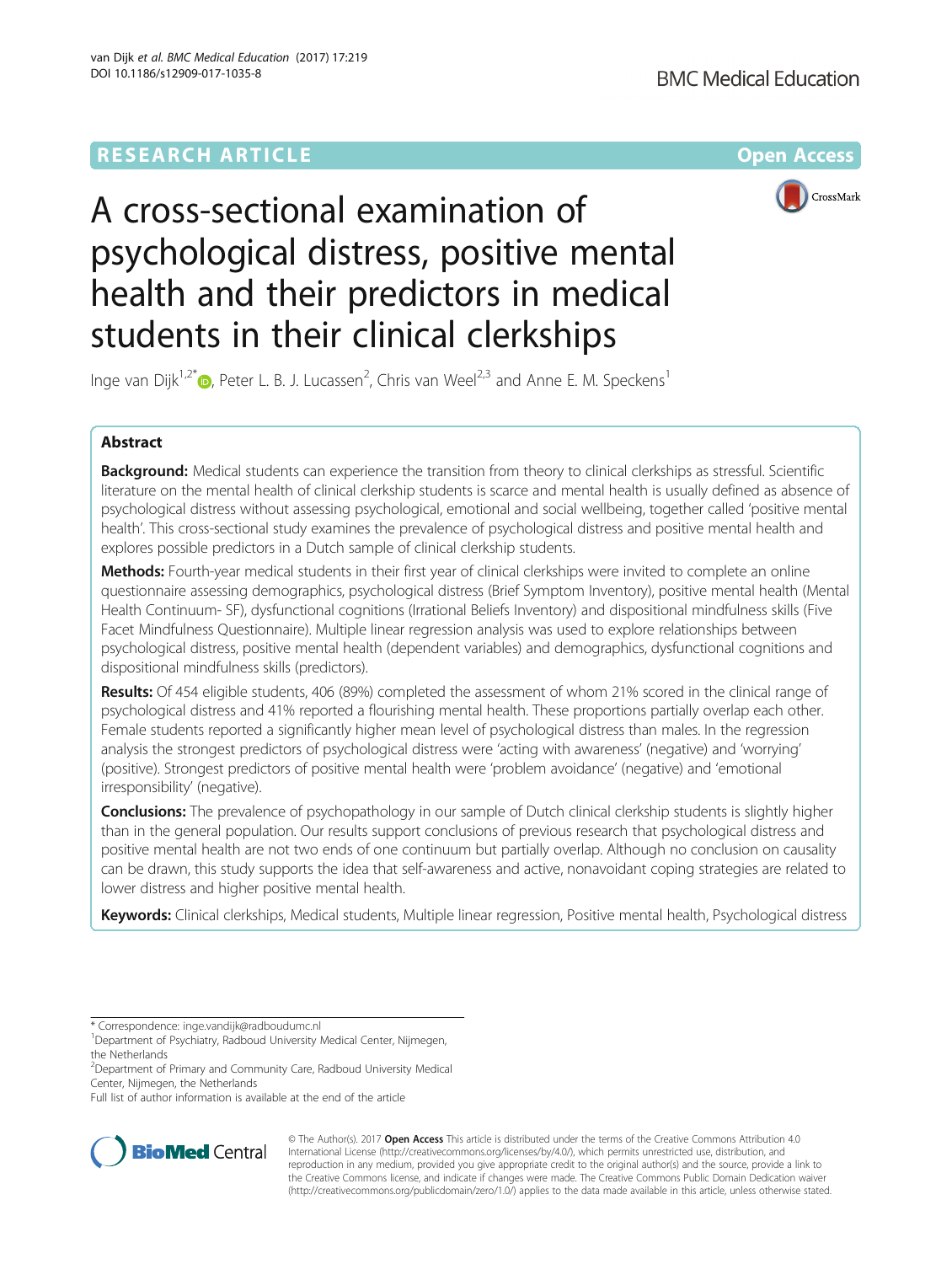# Background

Clinical clerkships are a valuable part of medical education in which students can lay the foundation for their professional development. Unfortunately, the transition from theory to practice can result in problems related to professional socialization, high workload and heightened levels of psychological distress [[1](#page-8-0)–[5\]](#page-8-0). Although this transition is known to be stressful, scientific literature on the mental health of clinical clerkships students is scarce compared to literature on pre-clinical students and response rates are modest [[6](#page-8-0)–[9\]](#page-8-0). Prevalence rates of clinical clerkship students scoring above the cut-off for psychopathology vary from 27 to 48% [[6, 8](#page-8-0), [10, 11](#page-8-0)]. Mental health problems during clerkships are a predictor of postgraduate mental health problems in need of treatment [\[12](#page-8-0), [13](#page-8-0)]. Although there are no data available on the relationship between student psychopathology and their actual performance during clinical clerkships, we do know that higher distress, burnout, and depression in residents are associated with more self-perceived errors [\[14](#page-8-0)–[17\]](#page-8-0).

Mental health as 'presence or absence of disease' is only one approach to the well-being of medical students. In 2011, Huber et al. opened a discussion with their paper 'How should we define health', by stating that we should move away from the static WHO definition of health as 'a state of complete physical, mental and social well-being and not merely the absence of disease or infirmity' [\[18](#page-8-0)]. They suggest to use the more dynamic definition 'health is the ability to adapt and to self-manage', because this reflects the capacity to cope, maintain and restore one's integrity. In research on mental health, adopting this view could mean a shift from the emphasis on presence or absence of psychological distress to a broader definition in which also characteristics of psychological wellbeing and coping are used to determine a person's mental health.

Already for over a decade, Carol Ryff, professor of psychology at the University of Wisconsin, is studying psychological wellbeing of which she distinguishes six dimensions: self-acceptance, positive relations, autonomy, environmental mastery, purpose in life and personal growth [[19\]](#page-8-0). Keyes and colleagues combined these dimensions of psychological wellbeing with dimensions of emotional wellbeing (e.g. being happy, interested in life and satisfied) and social wellbeing (e.g. feeling part of a community) which together he called 'positive mental health' or just 'mental health'. In this paper, we will use 'positive mental health' as term for psychological, emotional and social wellbeing while 'psychological distress' represents the experience of symptoms of distress such as sadness, sleeplessness or anxiety. Positive mental health and psychological distress both fall within the scope of the overarching concept 'mental health' (see Fig. [1](#page-2-0)).

Positive mental health and psychological distress are not two ends of a single continuum, but two related yet distinctive concepts, which are complementary to each other and show some overlap [\[20](#page-8-0), [21](#page-8-0)]. The absence of psychological distress can contribute to a positive mental health but does not guarantee or equal positive mental health and vice versa. For example, a person with a mental disorder such as an obsessive-compulsive disorder can at the same time feel happy, experience a purpose in life and have positive relations, which are aspects of positive mental health. The combination of levels of positive mental health and psychological distress is a better predictor of psychosocial functioning of a person than one of these alone [[20, 22](#page-8-0)]. A cross-sectional study of Keyes and colleagues among 5689 college students showed that higher levels of positive mental health were associated with less suicidal behaviour and academic impairment in students both with and without a current mental illness [[23\]](#page-8-0). Specifically in medical students, the prevalence of suicidal ideation, serious thoughts of dropping out and the prevalence of unprofessional behaviours declined as positive mental health improved [[24\]](#page-8-0).

Examining predictors of psychological distress and positive mental health could heighten understanding of how not only quality of life of students but indirectly also quality of patient care could be influenced positively. Looking at what is known about the predictors of psychological distress in medical students; neuroticism, perfectionism, high reality weakness, low maternal care, high performance-based self-esteem, disengagement and type A personality were found to be positively correlated with depressive symptoms [\[8](#page-8-0), [13, 25](#page-8-0)]. While selfactualization, self-awareness and a sense of fulfilment showed an inverse correlation with depression [\[25](#page-8-0)]. Predictors of positive mental health (as defined by Ryff) in medical students have not been studied yet.

## Current study

With the current cross-sectional study we first aim to determine the prevalence of psychological distress and positive mental health in a sample of Dutch medical students in their clinical clerkships. Second, by means of regression analysis we will explore predictors of psychological distress and positive mental health from a number of demographic characteristics, dysfunctional cognitions, and dispositional mindfulness skills. We chose to explore the demographic characteristics gender, marital status, religion and nationality as in previous research in other target groups all of them were associated with levels of psychological distress and/or psychological wellbeing [[26](#page-8-0)–[35](#page-9-0)].

The dysfunctional cognitions we are interested in ('worrying', 'rigidity, 'need for approval, 'emotional irresponsibility' and 'problem avoidance') are based on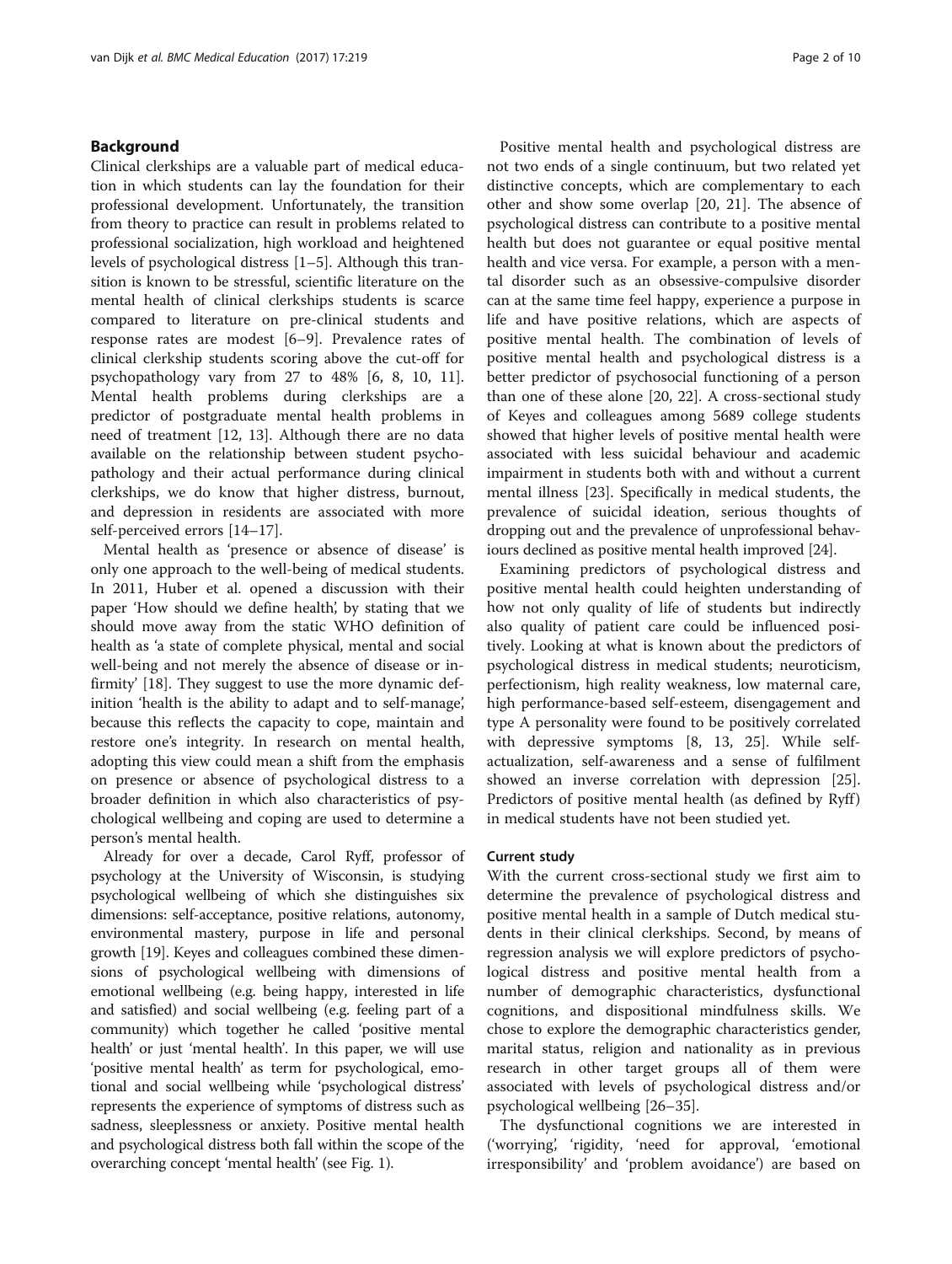<span id="page-2-0"></span>

Ellis' theory on irrational cognitions people can have about themselves, for example, the idea that suffering and misfortune is beyond their influence (emotional irresponsibility) or that one needs other people's approval to be happy (need for approval). We hypothesize the dysfunctional cognition 'worrying' to be a strong predictor of psychological distress as worrying is highly correlated to neuroticism, a known risk factor for psychological distress in the general population as well as in medical students [\[12](#page-8-0), [13](#page-8-0), [36](#page-9-0), [37](#page-9-0)]. We expect a less strong connection of worrying to positive mental health.

We are also interested in dispositional mindfulness; the natural ability to be aware of one's current thoughts, feelings and other experiences in a curious, non-judging way without being trained to do so. In other studies, higher levels of dispositional mindfulness were associated with lower levels of distress [\[38](#page-9-0)–[41\]](#page-9-0) and higher positive states of mind [[42](#page-9-0)]. It also moderated the relationship between self-care and psychological distress and the relationship between self-control and psychological symptoms [\[40\]](#page-9-0) and explained significant variance in psychological health [\[40](#page-9-0)].

# Methods

# Setting

The medical school curriculum of the Radboud University Medical Center in Nijmegen consists of a three-year pre-clinical Bachelor study in which students study medical theory followed by a three-year Master study consisting of clinical rotations in two- or threemonth periods alternated by a one-month period of reflection, study and preparation for the next clerkship.

# Subjects

From February 2011 to August 2012 we invited all firstyear clinical clerkship students in the fifth month of their clerkships to complete an online survey, which was accessible at home with a personalized link. All participating students gave informed consent before completing the survey.

## Ethical considerations

The study was embedded in two studies which were approved of by the medical ethical research committee Arnhem-Nijmegen.

# Outcome measures

#### Psychological distress

The Brief Symptom Inventory (BSI) is a 53-item questionnaire, measuring psychological symptoms of distress. It can be used in both clinical and non-clinical populations. It focusses on dimensions of somatization, cognitive problems, interpersonal sensitivity, depression, anxiety, hostility, phobic fear, paranoid thoughts and psychoticism [[43](#page-9-0)]. A five-point Likert scale is used to score items from 'none-at-all' to 'extremely'. The mean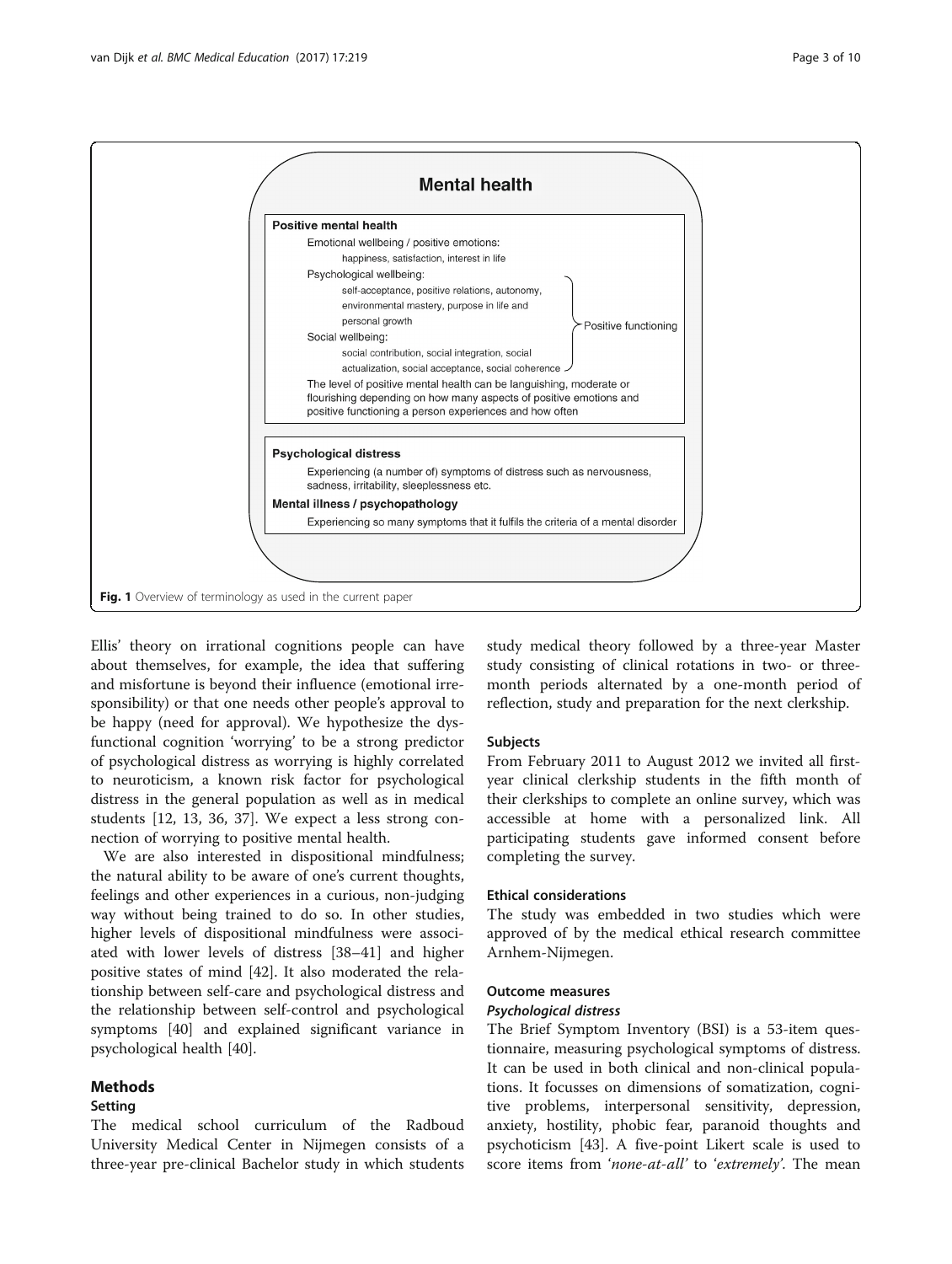score on all 53 items, which is called the 'global severity index' (range 0–4), is widely used in studies as a measure of overall psychological distress. A higher score implies a higher level of psychological distress. The Dutch BSI has been found to have a high reliability and high validity [\[44](#page-9-0), [45](#page-9-0)]. A cut-off score of 0.58 or higher on the global severity index is proposed for screening on psychopathology [\[44\]](#page-9-0).

# Positive mental health

We used the 14-item Mental Health Continuum-Short Form (MHC-SF) as a measure of positive mental health, consisting of the three dimensions emotional, psychological and social wellbeing. Emotional wellbeing exists of three items assessing how often during the past month a person was feeling happy, interested in life and satisfied. Psychological wellbeing is measured by six items based on the model of Ryff assessing selfacceptance, positive relations, autonomy, environmental mastery, purpose in life and personal growth. Social wellbeing is assessed by five items asking about social contribution, social integration, social actualization, social acceptance and social coherence. Together the eleven items of social wellbeing and psychological wellbeing are called the items of positive functioning (see Fig. [1\)](#page-2-0) [\[21](#page-8-0)]. All 14 items range from 'never' to 'daily' on a six-point Likert scale, total score range 0–70. A higher score indicates a higher level of positive mental health. The degree of positive mental health of a person can also be expressed in the categories 'flourishing', 'moderate' and 'languishing' mental health. Experiencing 'every day' or 'almost every day' at least one of the three items of emotional wellbeing and at least six of the eleven items of positive functioning during the past month or 2 weeks is considered 'flourishing mental health'. 'Languishing mental health' is categorized in persons with a combination of low scores on at least one item of emotional well–being and on at least six items of positive functioning. All other combinations represent 'moderate mental health'. Studied in a representative sample of the Dutch population, internal reliability was high ( $α = 0.89$ ) and validity good for the Dutch total MHC-SF [\[21\]](#page-8-0).

#### Possible predictors

# Demographic variables

We assessed age, gender, relationship status and religious background.

### Dysfunctional cognitions

We used the five subscales of the 50-item Irrational Beliefs Inventory to assess students' irrational cognitions, which are considered to be related to a person's vulnerability for developing psychopathology [\[46](#page-9-0)]. The IBI is derived from the Irrational Beliefs Test [\[47\]](#page-9-0) and

the Rational Behaviour Inventory [[48](#page-9-0)] but with improved psychometric quality. The subscales are worrying, rigidity, need for approval, problem avoidance, and emotional irresponsibility. They are rated on a five-point Likert scale from 'strongly disagree' to 'strongly agree', total score range 50–250. A higher score indicates a higher level of dysfunctional cognitions. In a randomly selected Dutch university student sample validity and reliability ( $\alpha = 0.83 - 0.85$ ) were satisfactory [\[49](#page-9-0), [50](#page-9-0)].

# Mindfulness skills

With the 39-item Five Facet Mindfulness Questionnaire (FFMQ) five domains of mindfulness skills are assessed: observing, describing, acting with awareness, nonjudging of inner experience and non-reactivity to inner experience [[51\]](#page-9-0). Items are rated on a five-point Likerttype scale from 'never or very rarely true' to 'very often or always true', total score range 39–195. A higher score implying a higher level of mindfulness skills. The subscales of the Dutch FFMQ have been shown to have good internal consistency [\[52](#page-9-0)].

### Statistical analysis

We collected all data by means of an online survey tool (Limesurvey) and exported them to IBM SPSS statistics 21.0 for analysis.

#### Descriptive statistics

We used descriptive statistics to assess all variables. We used independent sample t-tests to compare age and gender of all participating students and non-participants and to compare positive mental health scores of men and women. For the dependent variable psychological distress, we used a non-parametric test to compare scores across men and women, because of skewed data. Despite this, we reported mean instead of median scores, for the sake of comparability across literature and clarity in reporting cut-off scores to determine individual cases.

## Analyses

In preparation of performing multiple linear regression analyses, we used Kolmogorov-Smirnov tests and visual inspection (Q-Q plots, histograms) to assess normality of all variables. Assumptions of linearity, heteroscedasticity, and independence of residuals were assessed by means of inspecting residual plots. We assessed correlations between each of the two dependent variables and the independent variables (demographic characteristics, dysfunctional cognitions, and mindfulness skills) using Pearson's correlation coefficient (r) and Spearman's rho in case of non-normal distributions. Psychological distress and positive mental health were our primary outcome measures (dependent variables). We used the global severity index of the Brief Symptom Inventory as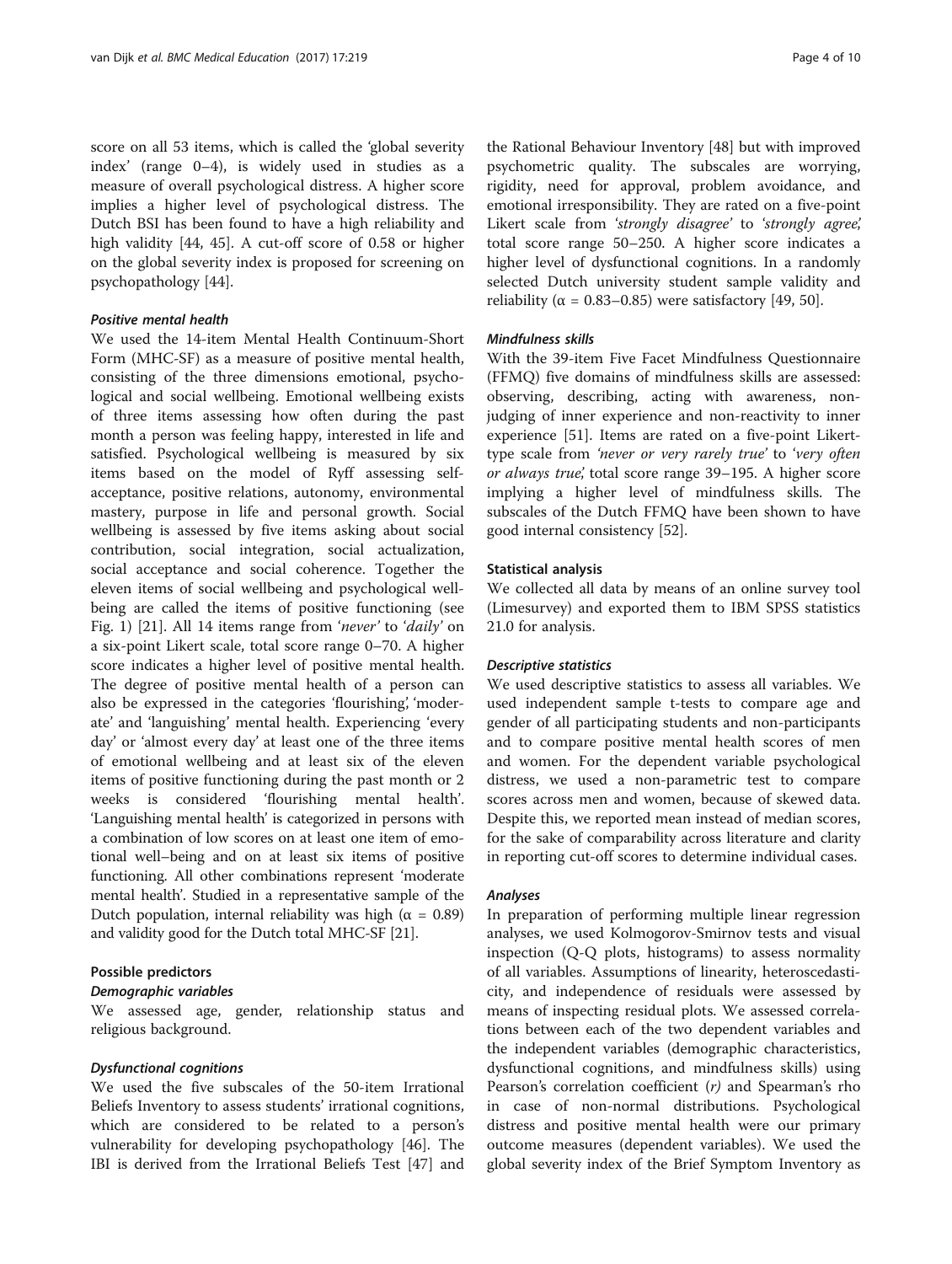a measure of psychological distress and the total score of the Mental Health Continuum-SF as a measure of positive mental health. We performed multiple linear regression analyses to assess relationships between our dependent and independent variables. As students were grouped in classes at the time of inclusion, data was nested, therefore the intra-class correlation coefficient (ICC) was calculated for both dependent variables to assess if multilevel regression was necessary. In both dependent variables the ICC was redundant and therefore required no further multilevel analyses. Independent variables with significant correlations with the dependent variable were entered into the model simultaneously. Multicollinearity was assessed by means of correlation matrices, tolerance and Variance Inflation Factor (VIF) values. Durbin-Watson statistics were calculated to assess the dependence of variables. To investigate the unique relationship of psychological distress with the independent variables we corrected for positive mental health by entering it in the model. Also, to investigate the unique relationship of positive mental health with the independent variables, we entered psychological distress in the model. By means of backward elimination, variables with non-significant contributions to the model were removed. Both final models contained only the variables contributing significantly to the model. Squared semi-partial correlations were computed to determine the proportion of unique variance that each predictor contributed to the total explained variance of the model.

# Results

### Demographic characteristics

In total, 406 (89%) of 467 eligible students completed the online assessment. Of the 61 students refusing to participate, 48 provided data on gender and age, revealing no significant differences between participants and non-participants.

Table 1 shows that the vast majority of the students was female (75%) and in a relationship (58%). The percentage of 3% students being of non-Dutch nationality is exactly equal to regional statistics reported by Statistics Netherlands. About half of the students considered themselves religious, mainly Catholic. Missing values analysis showed that 6% of the cases contained missing values and that 2.4% of data were missing.

# Prevalence of psychological distress and positive mental health

Overall, 21% of the students reported a level of psychological distress above the cut-off score for psychopathology (Table [2\)](#page-5-0). Female students reported a significantly higher mean level of psychological distress than male students. A flourishing mental health was reported by

|                        | <b>Table 1</b> Characteristics of participating clinical clerkship |
|------------------------|--------------------------------------------------------------------|
| students ( $n = 406$ ) |                                                                    |

| Demographic characteristics               |            |
|-------------------------------------------|------------|
| Age, median                               | 23.0       |
| Female gender, n (%)                      | 306 (75.4) |
| Marital status, n (%)                     |            |
| Single                                    | 170 (41.9) |
| In relationship, not married              | 225 (55.5) |
| Married                                   | 10(2.5)    |
| Divorced                                  | 1(0.2)     |
| Nationality, n (%)                        |            |
| Dutch                                     | 388 (95.6) |
| German                                    | 9(2.2)     |
| Other                                     | 4(0.9)     |
| Missing                                   | 5(1.2)     |
| Religion, n (%)                           |            |
| Atheist                                   | 196 (48.3) |
| Catholic                                  | 120 (49.6) |
| Protestant                                | 24 (5.9)   |
| Muslim                                    | 11(2.7)    |
| Other                                     | 49 (12.1)  |
| Missing                                   | 6(1.5)     |
| Personal characteristics                  |            |
| Dysfunctional cognitions, mean score (SD) |            |
| Worrying (range 12-60)                    | 33.5 (7.6) |
| Rigidity (range 14–70)                    | 36.0 (5.8) |
| Need for approval (range 7–35)            | 23.5 (4.3) |
| Emotional irresponsibility (range 7-35)   | 22.2 (4.0) |
| Problem avoidance (range 10-50)           | 23.1 (4.9) |
| Mindfulness skills, mean score (SD)       |            |
| Observing (range 8-40)                    | 21.6 (5.6) |
| Describing (range 8-40)                   | 28.0 (5.9) |
| Acting with awareness (range 8-40)        | 29.7 (5.6) |
| Non-judging (range 8-40)                  | 30.9 (6.0) |

37.5% of the female students, and 51% of the male students, a non-significant difference after correction for multiple testing. Table [3](#page-5-0) shows that psychological distress and positive mental health are not two ends of one continuum but partially overlap. The majority of students with high levels of distress (77%) report a moderate positive mental health and 18% of them reports a flourishing positive mental health.

Multiple linear regression model of psychological distress Correlations between psychological distress and the possible predictors are shown in Table [4](#page-5-0). The final model for predictors of psychological distress is shown in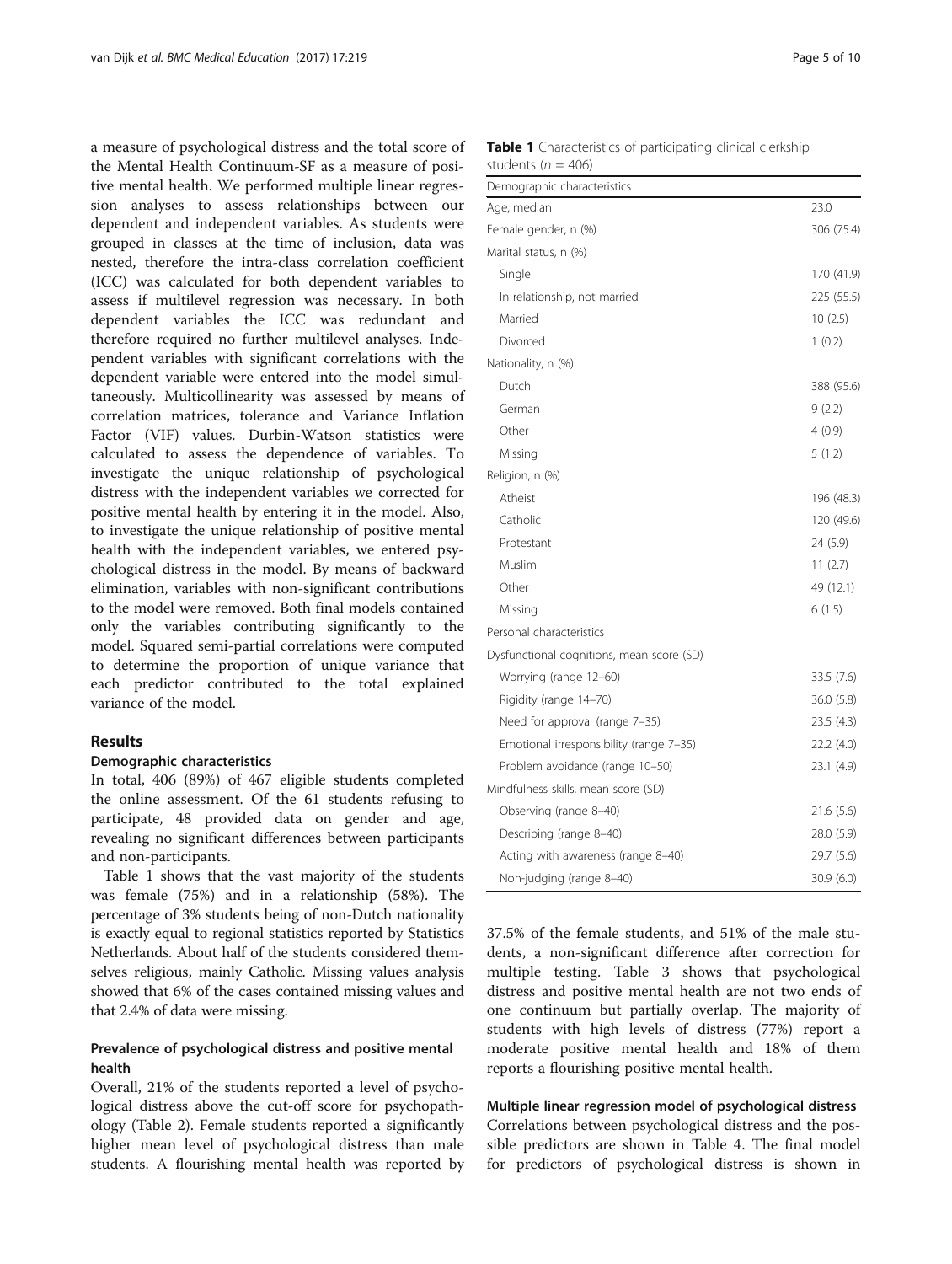<span id="page-5-0"></span>Table 2 Psychological distress and positive mental health in participating clinical clerkship students

|                                    | Total       | Women       | Men         | $p$ value <sup>b</sup> |
|------------------------------------|-------------|-------------|-------------|------------------------|
| Psychological distress             |             |             |             |                        |
| Global severity index, M (SD)      | 0.39(0.29)  | 0.41(0.29)  | 0.30(0.28)  | $<$ 0.001 $<$          |
| Above cut-off <sup>a</sup> , n (%) | 86 (21.2)   | 72 (23.6)   | 14 (14.0)   | .05                    |
| Positive mental health             |             |             |             |                        |
| Total score, M (SD)                | 45.7 (10.3) | 45.3 (10.1) | 46.8 (10.8) | .21                    |
| Positive mental health, categories |             |             |             |                        |
| Languishing, n (%)                 | 5(1.3)      | 4(1.4)      | 1(1.0)      | .07                    |
| Moderate, n (%)                    | 225 (57.8)  | 179(61.1)   | 46 (47.9)   |                        |
| Flourishing, n (%)                 | 159 (40.9)  | 110(37.5)   | 49 (51.0)   |                        |

 $a$  a cut-off score of 0.58 is advised in Dutch samples to screen for psychopathology

b In case of skewed/categorised data non-parametric Mann-Whitney U tests and Chi-square tests were used

 $c$  remained significant after Bonferroni correction for multiple testing 0.05/4 = alpha level 0.0125

Table [5.](#page-6-0) It contains the three significant predictors that remained after backward elimination of non-significant variables from the model. The mindfulness skill 'acting with awareness' was the strongest inversely correlated predictor for psychological distress, uniquely explaining 7.1% of total variance. The dysfunctional cognition 'worrying' uniquely explained 6.1% of the variance, making it the strongest positively correlating predictor. The mindfulness skill 'non-judging' made a smaller, but significant contribution uniquely explaining 2.6% of the variance. The final model explained 50% of the total variance in psychological distress.

#### Multiple linear regression model of positive mental health

Table 4 shows correlations between positive mental health and its possible predictors. The final model for predictors of positive mental health is shown in Table [6](#page-6-0). It also contains three significant predictors after backward elimination and explains 21.9% of the variance in positive mental health. The dysfunctional cognition 'problem avoidance' is the strongest inversely correlated predictor explaining 3.1% of the variance, followed by 'emotional irresponsibility' explaining 1.6% of the variance and 'worrying' explaining 0.9% of the variance.

The highest Variance Inflation Factor score of our variables was 1.5 in the model of psychological distress and 1.6 in the model of positive mental health. In both

Table 3 Positive mental health in clinical clerkship students with low and high psychological distress

|                                    | I ow distress <sup>a</sup><br>$(n = 307)$ | High distress<br>$(n = 82)$ |
|------------------------------------|-------------------------------------------|-----------------------------|
| Positive mental health, categories |                                           |                             |
| Languishing mental health, n (%)   | 1(0.3)                                    | 4(4.9)                      |
| Moderate mental health, n (%)      | 162 (52.8)                                | 63 (76.8)                   |
| Flourishing mental health, n (%)   | 144 (46.9)                                | 15(18.3)                    |

 $\frac{a}{a}$  the advised score of 0.58 to screen for psychopathology was used as cut-off to distinguish between low and high distress

models this value was well below 10 indicating that multicollinearity was not a problem.

# Discussion

In this study, 21% of students scored above cut-off level for psychopathology and 41% reported a flourishing mental health The inversely related mindfulness skill 'acting with awareness' was the strongest predictor for psychological distress and for positive mental health the strongest predictor was the dysfunctional cognition 'problem avoidance', also inversely related.

|  |                                                     |  | <b>Table 4</b> Correlations between psychological distress, positive |  |
|--|-----------------------------------------------------|--|----------------------------------------------------------------------|--|
|  | mental health and possible predictors ( $n = 389$ ) |  |                                                                      |  |

|                            | P D <sup>a</sup>     | <b>PMH</b>           |
|----------------------------|----------------------|----------------------|
| Demographic variables      |                      |                      |
| Gender (f/m)               | $-.23$ <sup>**</sup> | .06                  |
| Age (yrs)                  | $-.06$               | $-.03$               |
| Relationship (n/y)         | $-.12$ <sup>*</sup>  | .05                  |
| Religious (n/y)            | $-.01$               | .07                  |
| Nationality (Dutch/other)  | .01                  | $-.03$               |
| Dysfunctional cognitions   |                      |                      |
| Worrying                   | $.59***$             | $-.35***$            |
| Rigidity                   | .00 <sub>0</sub>     | $-0.02$              |
| Need for approval          | $.39***$             | $-.19***$            |
| Emotional irresponsibility | .06                  | $-.14***$            |
| Problem avoidance          | $.26***$             | $-.29$ <sup>**</sup> |
| Mindfulness skills         |                      |                      |
| Observing                  | $.16***$             | $-.03$               |
| Describing                 | $-.23$ <sup>**</sup> | $.21***$             |
| Acting w. awareness        | $-.52$ <sup>**</sup> | $.32***$             |
| Non-judging                | $-.51$ <sup>**</sup> | $.29***$             |
| Non-reacting               | $-.19***$            | $.19***$             |

PD Psychological distress, PMH Positive mental health

 $*$  P < .05  $*$  P < .01

<sup>a</sup> spearman's rho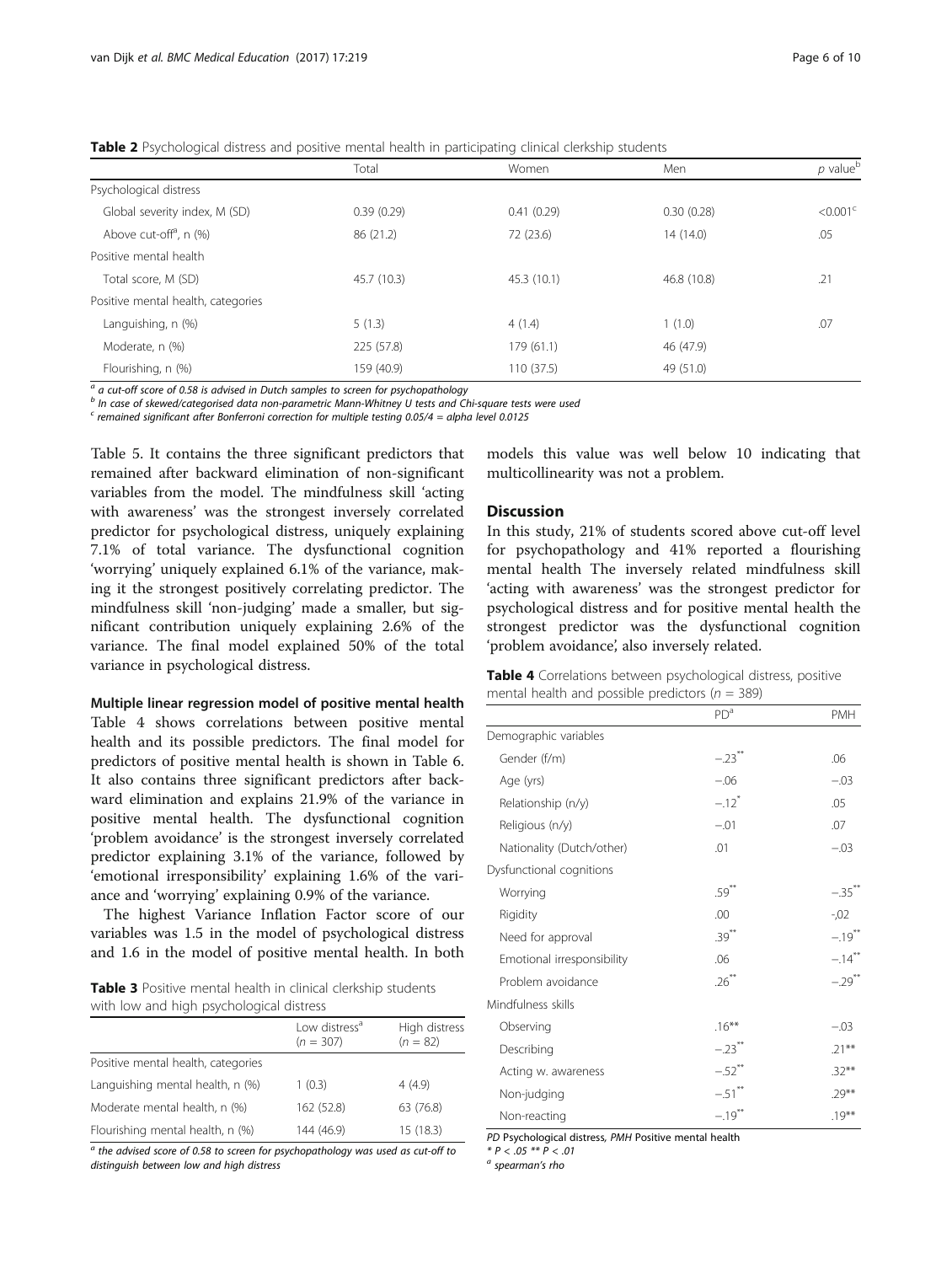<span id="page-6-0"></span>Table 5 Multiple linear regression model of psychological distress

|                           | Psychological distress |              |                     |           |  |
|---------------------------|------------------------|--------------|---------------------|-----------|--|
| Predictors                | Standardized B         | t            | Unique variance (%) | $P$ value |  |
| Acting w.<br>awareness    | $-0.31$                | $-7.4$       | 7.1                 | < 0.001   |  |
| Worrying                  | 0.30                   | 6.8          | 6.1                 | < 0.001   |  |
| Non-judging               | $-0.20$                | $-4.5$       | 2.6                 | < 0.001   |  |
| Corrected for:            |                        |              |                     |           |  |
| Positive mental<br>health | $-0.14$                | $-3.4$       | 15                  | < 0.01    |  |
|                           | Total model            |              |                     |           |  |
|                           | $R^2$                  | Adj. $R^2$ F |                     | P         |  |
|                           | 50.0                   | 49.4         | 95.8                | < 0.001   |  |

# Prevalence of psychological distress and positive mental health

The 21% of clinical clerkship students scoring above the cut-off for psychopathology is slightly lower than the 27% of Swedish students entering clinical training (Mini International Neuropsychiatric Interview) [\[8](#page-8-0)] and the 25% of Australian students in their internships (General Health Questionnaire-28) [[11\]](#page-8-0) and substantially lower than the 37% in Iranian clerkship students (General Health Questionnaire-28) [[10](#page-8-0)].

It is even less than half the amount of the 48% as reported in the only other Dutch study by Gaspersz and colleagues, who screened for common mental disorders in a sample of pre-clinical and clinical students with combined response rate of 52%. This finding is in line with the conclusion of Hope et al. in their systematic review on depression, anxiety and psychological distress outside North-America, that studies with higher quality and a response rate higher than 80%, in general, find lower rates of psychological distress.

Table 6 Multiple linear regression model of positive mental health

|                                      | Positive mental health |              |                             |                |  |
|--------------------------------------|------------------------|--------------|-----------------------------|----------------|--|
| Predictors                           | Standardized $\beta$ t |              | Unique variance (%) P value |                |  |
| Problem<br>avoidance                 | $-0.19$                | $-3.9$       | 3.1                         | < 0.001        |  |
| <b>Emotional</b><br>Irresponsibility | $-0.13$                | $-2.8$       | 1.6                         | < 0.01         |  |
| Worrying                             | $-0.12$                | $-2.1$       | 0.9                         | .037           |  |
| Corrected for:                       |                        |              |                             |                |  |
| Psychological<br>distress            | $-0.27$                | $-4.8$       | 4.7                         | < 0.001        |  |
|                                      | Total model            |              |                             |                |  |
|                                      | $R^2$                  | Adj. $R^2$ F |                             | $\overline{P}$ |  |
|                                      | 21.9                   | 21.1         | 26.9                        | < 0.001        |  |

Regarding differences between countries; working environment and responsibilities of students during their clinical clerkships might vary. Also, the threshold that students experience to report symptoms of psychological distress could be influenced by cultural differences. Specifically for American students, one could hypothesize that the high study debt compared to other (European) countries might contribute to the difference in rates of psychopathology. However, scientific literature so far does not show a clear relationship between student level of debt and psychological distress [\[53](#page-9-0)] and between debt and positive mental health [[24\]](#page-8-0). Debt was, however, significantly associated with suicidal ideation in the previous year, but not with future suicidal ideation [[54](#page-9-0)].

The percentage of students reporting a flourishing mental health in our sample was twice as high as the percentage of students scoring above cut-off for psychopathology. Dyrbye et al. suggest a flourishing mental health can attenuate consequences of high levels of distress [[24](#page-8-0)]. Students with a mental disorder but with flourishing positive mental health might be less at risk than those with languishing positive mental health. Investigating this further would give more information on which students might be in need of support.

# Predictors of psychological distress

The only other study examining predictors of psychological distress specifically in clinical clerkship students is a longitudinal Swedish study which explored effects of personality traits and study environment on psychiatric morbidity. Only depressive symptoms at first year remained a significant predictor of psychiatric morbidity at third year when entered in a model with the other potential predictors workload, worries about future competence, financial worries, impulsivity, negative affectivity, performance based self-esteem and disengagement at first year [\[8](#page-8-0)]. The finding that external factors such as workload and financial worries did not significantly predict psychopathology was also reported in studies among medical students from different years: A 1-year prospective longitudinal study in medical students from all 6 years in two Dutch medical faculties showed that mental health problems were not significantly predicted by exogenous study factors such as study delay, study hours per week, study stressors or having a part-time job but by the personal factors 'worry about health' (risk factor) and 'excessive drinking behaviour' (protective factor) [\[55\]](#page-9-0). This is similar to the results of Bore and colleagues, [\[56](#page-9-0)] who examined 20 possible endogenous and exogenous predictors of psychological distress among 127 Australian medical students from year 1 to 5. They found that not gender, demographics, hours studying, paid work or volunteer work were most important, but that emotional resilience was the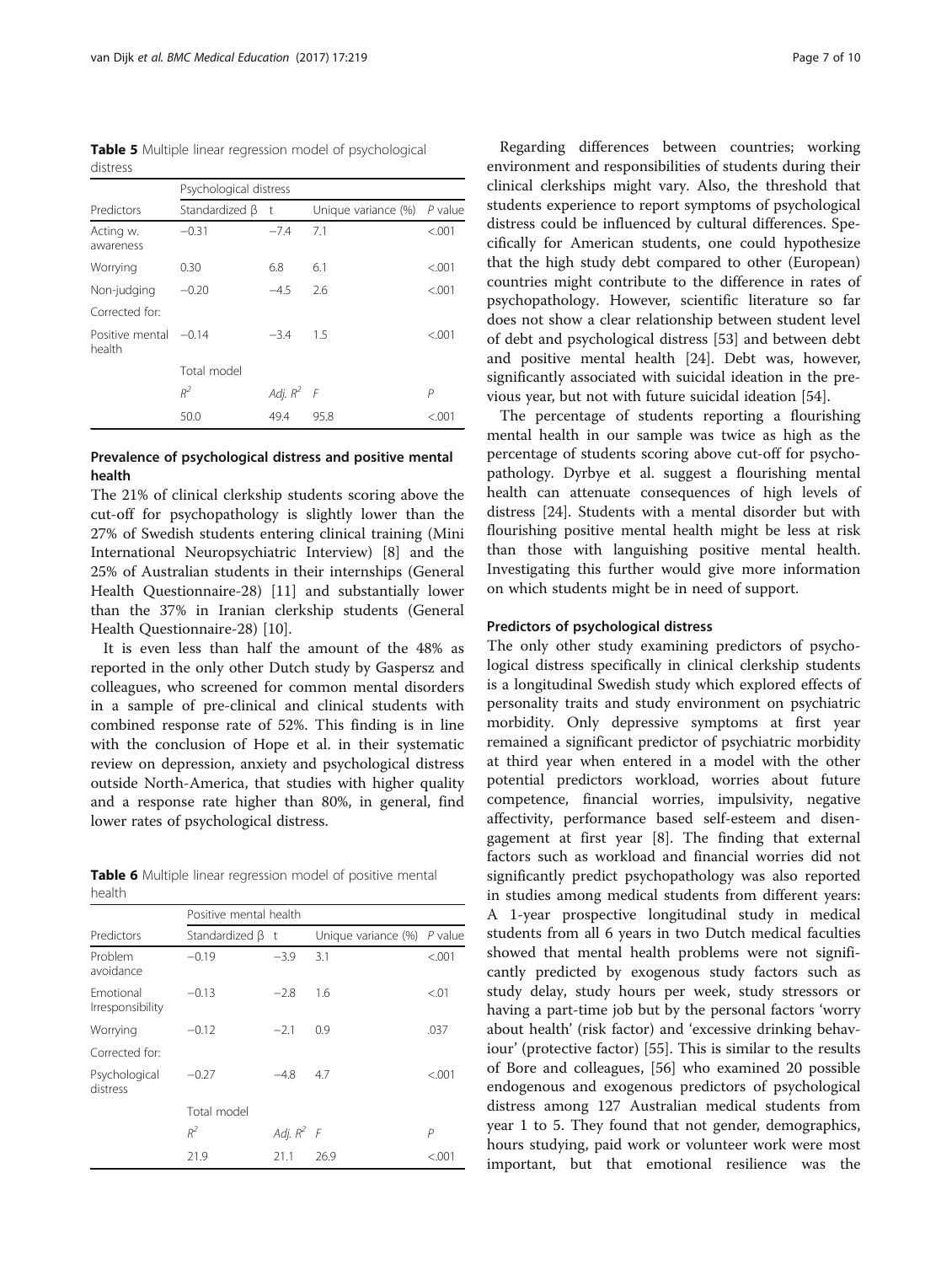strongest predictor of psychological distress. Emotional resilience could be described as being emotionally stable, calm and grounded as opposed to emotionally reactive (neurotic). This is in line with our findings that the endogenous factors acting with awareness (negative) and worrying (positive) are stronger predictors of psychological distress than demographic variables.

The only other study, besides ours, examining the relationship between dispositional mindfulness and psychological distress is that of Slonim and colleagues in Australian medical students from year 1 to 5. [[38\]](#page-9-0) Similar to our results, they also found the subscales 'acting with awareness' and 'non-judging' to be most strongly associated with lower levels of depression and anxiety. It is interesting that also in other target groups like for example men with advanced prostate cancer [[57\]](#page-9-0), fibromyalgia patients [\[58\]](#page-9-0), and a community sample comprising of non-meditators and experienced meditators [\[59\]](#page-9-0) of all FFMQ subscales 'acting with awareness' and 'non-judging' are strongest associated with lower psychological distress.

'Acting with awareness' refers to a person's ability to focus on present moment experiences. Possibly, a person with a high level of self-awareness is less bothered by ruminative thoughts and more responsive to his own needs, which could decrease psychological distress. It could also be the other way around; a person experiencing a high level of psychological distress might be unable to focus on the present moment experience, therefore being less self-aware.

#### Predictors of positive mental health

So far, no other studies have examined predictors of positive mental health in clinical clerkship students or other medical students. However, there are two Dutch studies in other target groups which have examined predictors of positive mental health. In a sample of 1161 Dutch participants from a representative internet panel between the ages of 18 and 88, agreeableness and extraversion were uniquely related to positive mental health whereas emotional instability was uniquely related to psychological distress. Agreeableness (being warm, empathic and friendly) and extraversion (being outgoing, social) are both aspects which are important in interpersonal relationships, an important aspect of positive mental health. The second Dutch study was a randomized controlled trial ( $n = 93$ ) which showed that Acceptance and Commitment Therapy improved positive mental health of participants and that psychological flexibility during the intervention mediated the effects. That psychological flexibility, the ability to accept aversive internal experiences, is related to positive mental health seems similar to our finding that 'problem avoidance' and 'emotional irresponsibility' are its inversely related predictors. Coping with problems in an active way and maintaining an internal locus of control seem to improve positive mental health. Again this could also be the other way around; students with high positive mental health might be better able to approach problems in an active way and remain in control.

Above findings are in line with the definition of health as 'the ability to adapt and to self-manage'. An approaching coping style can be seen as a healthy way to adapt to a new situation and self-management relates to the locus of control of students. Clinical clerkships are eminently a period in which students are confronted with complex situations, insecurity, and suffering, which requires the ability to adapt and self-manage to remain a healthy professional. Furthermore, the fact that psychological distress and positive mental health share the predictor 'worrying', but also have a few separate predictors is supportive for the hypothesis that they are related, but distinct concepts and not two ends of the same continuum.

#### Strengths and limitations

Although it is also reported in other studies that the explained variance by personality traits is higher in psychopathology than in positive mental health [\[60](#page-9-0)], the fact that only 21% of variance in positive mental health was explained by our predictors compared to 50% of variance in psychological distress could mean that we did not manage to find the most important predictors of positive mental health yet. In light of the definition of Huber and colleagues it would be interesting to investigate the relationship between positive mental health and resilience, which is defined as 'positive adaptation despite experiences of significant adversity or trauma.' This might be more relevant to clinical clerkships than the dysfunctional cognitions that we used in our current study. Our study is cross-sectional in nature, therefore we cannot make any assumptions on causality. Also, we performed our study in one university medical centre, which could limit the generalizability of results. Strengths of our study are the high response rate (89%) and medium-large sample size.

# Conclusion

The prevalence of psychopathology in our sample of Dutch clinical clerkship students is slightly higher than in the general population. Although no conclusion on causality can be drawn, this study supports the idea that self-awareness and active, nonavoidant coping strategies are related to lower distress and higher positive mental health. Supporting the development of these skills might contribute to student wellbeing. The combination of levels of psychological distress and positive mental health might also be a better indicator of which students are in need of support than levels of psychological distress alone. More longitudinal research needs to be done to investigate these hypotheses.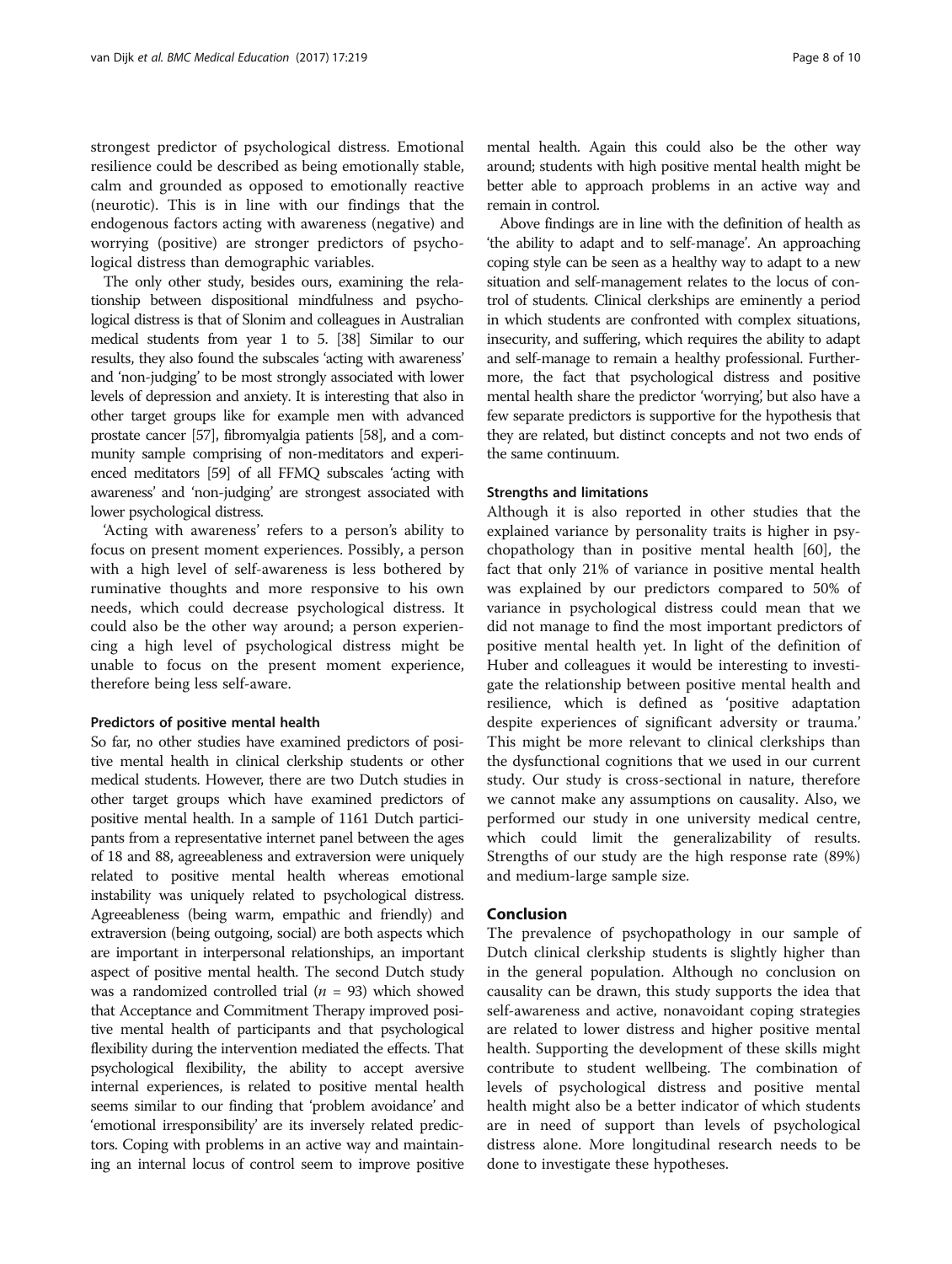#### <span id="page-8-0"></span>Abbreviations

BSI: Brief symptom inventory; FFMQ: Five facet mindfulness questionnaire; IBI: Irrational beliefs inventory; IBM: International business machines; ICC: Intra-class correlation coefficient; MHC-SF: Mental health continuum-short form; SPSS: Statistical package for the social sciences; VIF: Variance inflation factor; WHO: World Health Organization

#### Acknowledgements

The authors thank all students that participated for their time and effort.

#### Funding

This study was financed by the Department of Psychiatry and Department of Primary and Community Care of the Radboudumc and by a grant of the department of Evaluation, Quality and Development of Education of the Radboudumc. They were not involved in the design or conduction of the study or in the writing of the paper.

#### Availability of data and materials

The datasets used and analysed during the current study are available from the corresponding author on reasonable request.

#### Authors' contributions

IvD contributed to data-collection, performed the statistical analyses, drafted and revised the manuscript. PL contributed to analyses and interpretation of data and revised the manuscript. CvW contributed to interpretation of data and to revision of the manuscript. AS participated in the design, datacollection and coordination of the study and contributed to the revision of the manuscript. All authors have read and approved the final manuscript.

#### Ethics approval and consent to participate

The study was embedded in two studies which were approved of by the medical ethical research committee Arnhem-Nijmegen. Protocol registration nr. 2010/388 and ABR nr: NL33969.091.10. Students could only continue to the online questionnaires after giving written online informed consent.

#### Consent for publication

Not applicable.

#### Competing interests

The authors declare that they have no competing interests.

#### Publisher's Note

Springer Nature remains neutral with regard to jurisdictional claims in published maps and institutional affiliations.

#### Author details

<sup>1</sup>Department of Psychiatry, Radboud University Medical Center, Nijmegen, the Netherlands. <sup>2</sup>Department of Primary and Community Care, Radboud University Medical Center, Nijmegen, the Netherlands. <sup>3</sup>Department of Health Services Research and Policy, Australian National University, Canberra, Australia.

#### Received: 10 February 2017 Accepted: 2 November 2017 Published online: 17 November 2017

#### References

- 1. Helmers KF, Danoff D, Steinert Y, Leyton M, Young SN. Stress and depressed mood in medical students, law students, and graduate students at McGill University. Acad Med. 1997;72:708–14.
- Sen S, Kranzler HR, Krystal JH, Speller H, Chan G, Gelernter J, et al. A prospective cohort study investigating factors associated with depression during medical internship. Arch Gen Psychiatry. 2010;67:557–65.
- Prince KJ, van de Wiel M, Scherpbier AJ, Cess PM, Boshuizen HP. A qualitative analysis of the transition from theory to practice in undergraduate training in a PBL-medical school. Adv Health Sci Educ. 2000; 5:105–16.
- 4. Prince KJAH, Boshuizen HPA, Van Der Vleuten CPM, Scherpbier AJJA. Students' opinions about their preparation for clinical practice. Med Educ. 2005;39:704–12.
- 5. Compton MT, Carrera JM, Frank E. Stress and depressive symptoms/ Dysphoria among US medical students: results from a large, nationally representative survey. J Nerv Ment Dis. 2008;196:891–7.
- 6. Gaspersz R, Frings-Dresen MHW, Sluiter JK. Prevalence of common mental disorders among Dutch medical students and related use and need of mental health care: a cross-sectional study. Int J Adolesc Med Health. 2012; 24:169–72.
- 7. Assadi SM, Nakhaei MR, Najafi F, Fazel S. Mental health in three generations of Iranian medical students and doctors. Soc Psychiatry Psychiatr Epidemiol. 2007;42:57–60.
- 8. Dahlin ME, Runeson B. Burnout and psychiatric morbidity among medical students entering clinical training: a three year prospective questionnaire and interview-based study. BMC Med Educ. 2007;7:6.
- 9. Mosley TH Jr, Perrin SG, Neral SM, Dubbert PM, Grothues CA, Pinto BM. Stress, coping, and well-being among third-year medical students. Acad Med. 1994;69:765–7.
- 10. Shariati M, Yunesian M, Vash JH. Mental health of medical students: a cross-sectional study in Tehran. Psychol Rep. 2007;100:346–54.
- 11. Willcock SM, Daly MG, Tennant CC, Allard BJ. Burnout and psychiatric morbidity in new medical graduates. Med J Aust. 2004;181:357–60.
- 12. Tyssen R, Vaglum P, Grønvold NT, Ekeberg O. Factors in medical school that predict postgraduate mental health problems in need of treatment. A nationwide and longitudinal study. Med Educ. 2001;35:110–20.
- 13. Støen Grotmol K, Gude T, Moum T, Vaglum P, Tyssen R. Risk factors at medical school for later severe depression: a 15-year longitudinal, nationwide study (NORDOC). J Affect Disord. 2013;146:106–11.
- 14. West CP, Tan AD, Habermann TM, Sloan JA, Shanafelt TD. Association of resident fatigue and distress with perceived medical errors. JAMA. 2009;302:1294.
- 15. West CP, Huschka MM, Novotny PJ, Sloan JA, Kolars JC, Habermann TM, et al. Association of perceived medical errors with resident distress and empathy: a prospective longitudinal study. JAMA. 2006;296:1071.
- 16. Prins JT, van der Heijden FMMA, Hoekstra-Weebers JEHM, Bakker AB, van de Wiel HBM, Jacobs B, et al. Burnout, engagement and resident physicians' self-reported errors. Psychol Health Med. 2009;14:654–66.
- 17. Fahrenkopf AM, Sectish TC, Barger LK, Sharek PJ, Lewin D, Chiang VW, et al. Rates of medication errors among depressed and burnt out residents: prospective cohort study. BMJ. 2008;336:488–91.
- 18. Huber M, Knottnerus JA, Green L, Horst HVD, Jadad AR, Kromhout D, et al. How should we define health? BMJ. 2011;343:d4163.
- 19. Ryff CD. Happiness is everything, or is it? Explorations on the meaning of psychological well-being. J Pers Soc Psychol. 1989;57:1069–81.
- 20. Keyes CLM. The mental health continuum: from languishing to flourishing in life. J Health Soc Behav. 2002;43:207–22.
- 21. Lamers SMA, Westerhof GJ, Bohlmeijer ET, ten Klooster PM, Keyes CLM. Evaluating the psychometric properties of the mental health continuum-short form (MHC-SF). J Clin Psychol. 2011;67:99–110.
- 22. Keyes CLM. Mental illness and/or mental health? Investigating axioms of the complete state model of health. J Consult Clin Psychol. 2005;73:539–48.
- 23. Keyes CLM, Eisenberg D, Perry GS, Dube SR, Kroenke K, Dhingra SS. The relationship of level of positive mental health with current mental disorders in predicting suicidal behavior and academic impairment in college students. J Am Coll Heal. 2012;60:126–33.
- 24. Dyrbye LN, Harper W, Moutier C, Durning SJ, Power DV, Massie FS, et al. A multi-institutional study exploring the impact of positive mental health on medical students' professionalism in an era of high burnout. Acad Med. 2012;87:1024–31.
- 25. Dyrbye LN, Thomas MR, Shanafelt TD. Systematic review of depression, anxiety, and other indicators of psychological distress among US and Canadian medical students. Acad Med. 2006;81:354–73.
- 26. Steel Z, Marnane C, Iranpour C, Chey T, Jackson JW, Patel V, et al. The global prevalence of common mental disorders: a systematic review and meta-analysis 1980-2013. Int J Epidemiol. 2014;43:476–93.
- 27. Seedat S, Scott K, Angermeyer MC, et al. Cross-national associations between gender and mental disorders in the world health organization world mental health surveys. Arch Gen Psychiatry. 2009;66:785–95.
- 28. Bijl RV, Ravelli A, van Zessen G. Prevalence of psychiatric disorder in the general population: results of the Netherlands mental health survey and incidence study (NEMESIS). Soc Psychiatry Psychiatr Epidemiol. 1998;33:587–95.
- 29. Takeuchi DT, Speechley KN. Ethnic differences in the marital status and psychological distress relationship. Soc Psychiatry Psychiatr Epidemiol. 1989; 24:288–94.